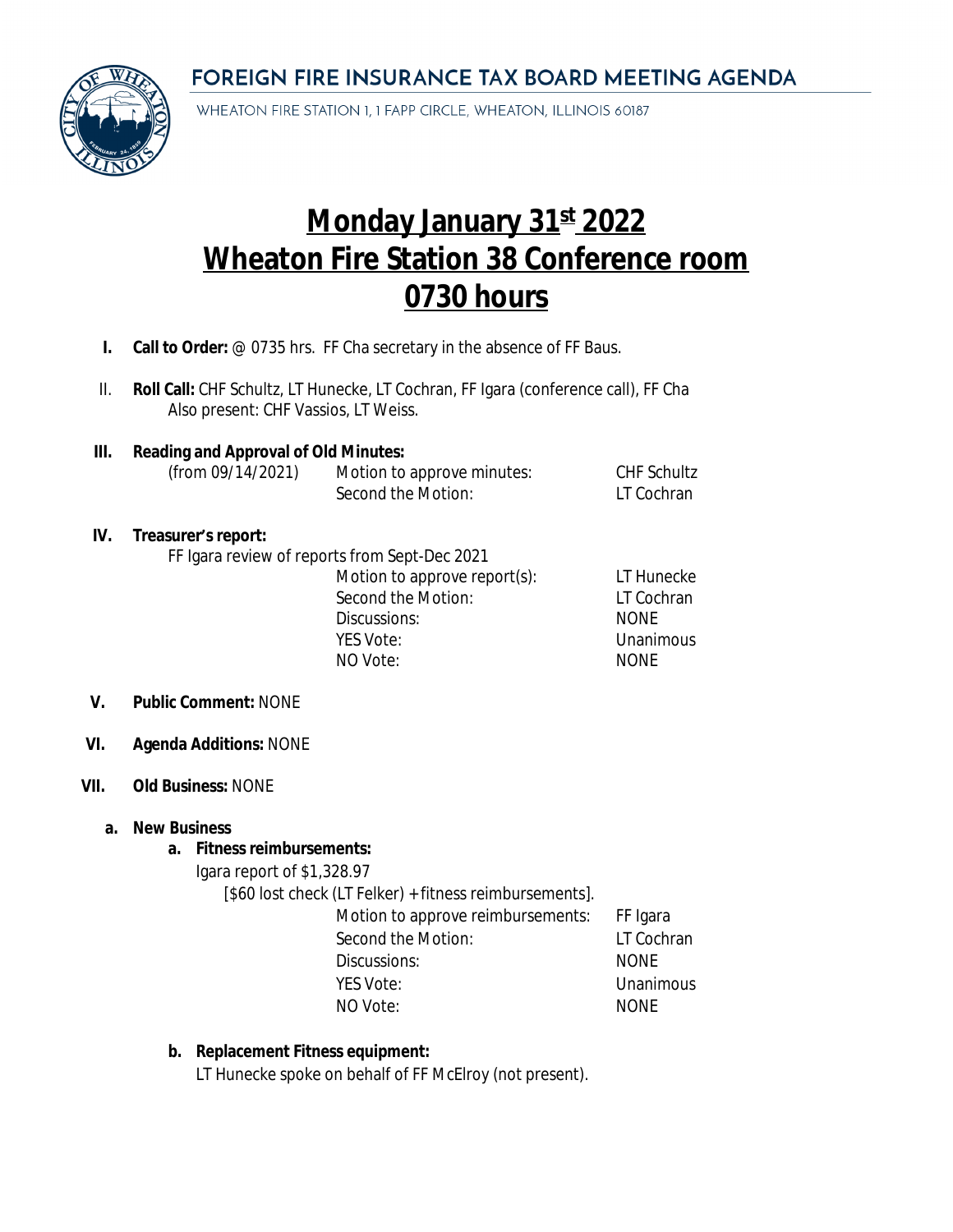[Replacement equipment (Rogue Monster Bands x3, URBNFit Exercise ball x1, Rogue Yoga Mat x9, Roque Foam Rollers x9); New equipment (Assault Airbike x3, Roman Chair x1, Ab Roller Wheel x1)].

| Motion to approve purchase |             |
|----------------------------|-------------|
| not to exceed \$4,500:     | LT Hunecke  |
| Second the Motion:         | LT Cochran  |
| Discussions:               | <b>NONE</b> |
| YES Vote:                  | Unanimous   |
| NO Vote:                   | <b>NONE</b> |
|                            |             |

#### **c. Engine equipment:**

- 2 TFT (Task Force Tips) Piercing Nozzle/Cellar Nozzle Combo Kit. Motion to approve purchase

| not to exceed \$2,700: | LT Hunecke         |
|------------------------|--------------------|
| Second the Motion:     | <b>CHF Schultz</b> |
| Discussions:           | <b>NONE</b>        |
| YES Vote:              | Unanimous          |
| NO Vote:               | <b>NONE</b>        |

- 5 Garmin Navigation Units.

| Motion to approve purchase |             |
|----------------------------|-------------|
| not to exceed \$2,000:     | LT Hunecke  |
| Second the Motion:         | LT Cochran  |
| Discussions:               | <b>NONF</b> |
| YES Vote:                  | Unanimous   |
| NO Vote:                   | <b>NONF</b> |

# - 6 Armored Vest.

| Motion to approve purchase |             |
|----------------------------|-------------|
| not to exceed \$2,200:     | LT Hunecke  |
| Second the Motion:         | LT Cochran  |
| Discussions:               | <b>NONF</b> |
| YES Vote:                  | Unanimous   |
| NO Vote:                   | <b>NONF</b> |

## **d. Station 39 Women's locker replacement:**

Replacement of Women's locker room cabinets.

Motion to approve cabinets not to exceed \$5,000: CHF Schultz Second the Motion: LT Hunecke Discussions: NONE YES Vote: Unanimous NO Vote: NONE